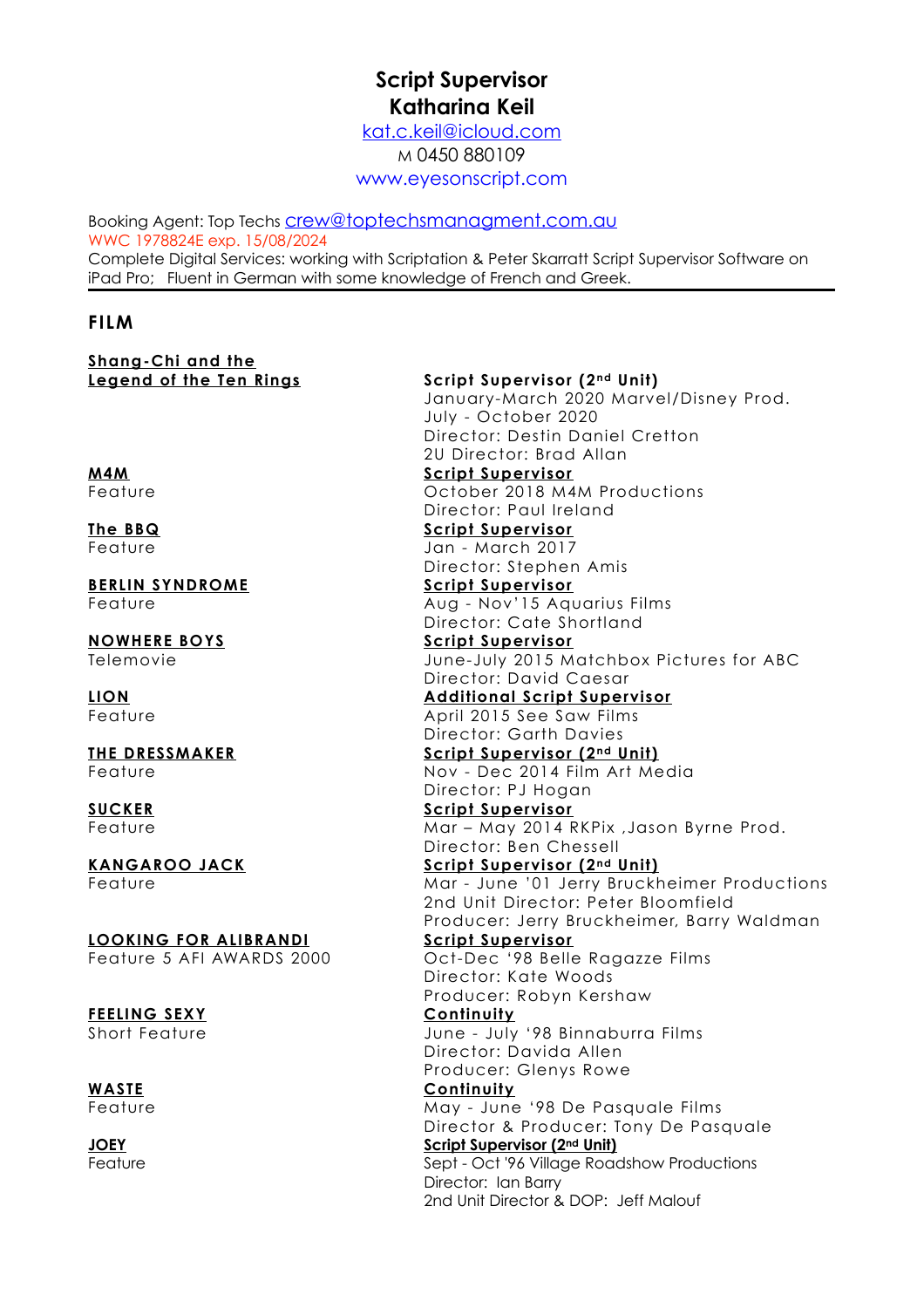### **TELEVISION/SVOD**

**Wellmania Script Supervisor**

**THE WILDS Script Supervisor**

**OPERATION BUFFALO Script Supervisor**

**DRIPPING IN CHOCOLATE** 

Netflix Feb-Mar 2022 Fremantle Media Director: Erin White **Bump Script Supervisor** Jan-Feb 2022 Roadshow Rough Diamonds Director: Kriv Stenders **Irreverent Script Supervisor** NBC & Peacock August - Dec 2021 Matchbox Pictures Director: Jonathan Teplitzky June-Aug 2021 Disney Productions Director: Ben C. Lucas, Ben Young **TOTAL CONTROL Script Supervisor** TV Series Season 2 Jan-Jun 2021 Blackfella Films Director: Wayne Blair **HARDBALL Script Supervisor** TV Series Season 2 Oct-Jan 2021 Northern Pictures Director: Darren Ashton, Guy Edmonds, Matt Zeremes TV Series July-Oct 2019 Porchlight Films Director: Peter Duncan **LES NORTON Script Supervisor** TV Series Jan-June 2019 Roadshow Rough Diamonds Directors: Jocelyn Moorhouse, David Caesar, Fadia Abboud, Morgan O'Neill **THE HEIGHTS Script Supervisor** TV Series August - September 2018 Matchbox Pictures Directors: Darlene Johnson, Andrew Prowse, James Bogle **PLAYING FOR KEEPS Script Supervisor** TV Series June - August 2018 Screentime Directors: Tori Garrett, Sian Davies **FIGHTING SEASON Script Supervisor** TV 6 part Mini Series April - July 2017 Goalpost Pictures Directors: Kate Woods, Ben Lucas **CAMP Script Supervisor** TV Series Mar – Jul 2013 Matchbox Pictures for NBC Directors: Kate Woods, Ben Chessell, Lynn-Maree Danzey **IT'S A DATE Script Supervisor** TV Series Nov '12 - Feb 2013 Princess Pictures for ABC Directors: Peter Hellier, Jonathan Brough **UNDERBELLY SQUIZZY Script Supervisor** TV Mini-Series Sept 2012- Nov 2012 Screentime for Ch.9 Director: David Caesar, Karl Zwicky **PUPERTY BLUES Script Supervisor** TV Series March – June 2012 Southern Star Productions **TRICKY BUSINESS Script Supervisor** TV Series Feb – March 2012 Channel 9 Director: Lynn Hegarty **MICRO NATION Script Supervisor** Comedy Pilot Nov – Dec 2011 UKTV & Eleven Director: Andrew Garrick<br>**Script Supervisor** Telemovie Oct – Nov 2011 UKTV Foxtel Director: Mark Joffe **WILD BOYS Script Supervisor** TV Series **April – August 2011 Channel 7**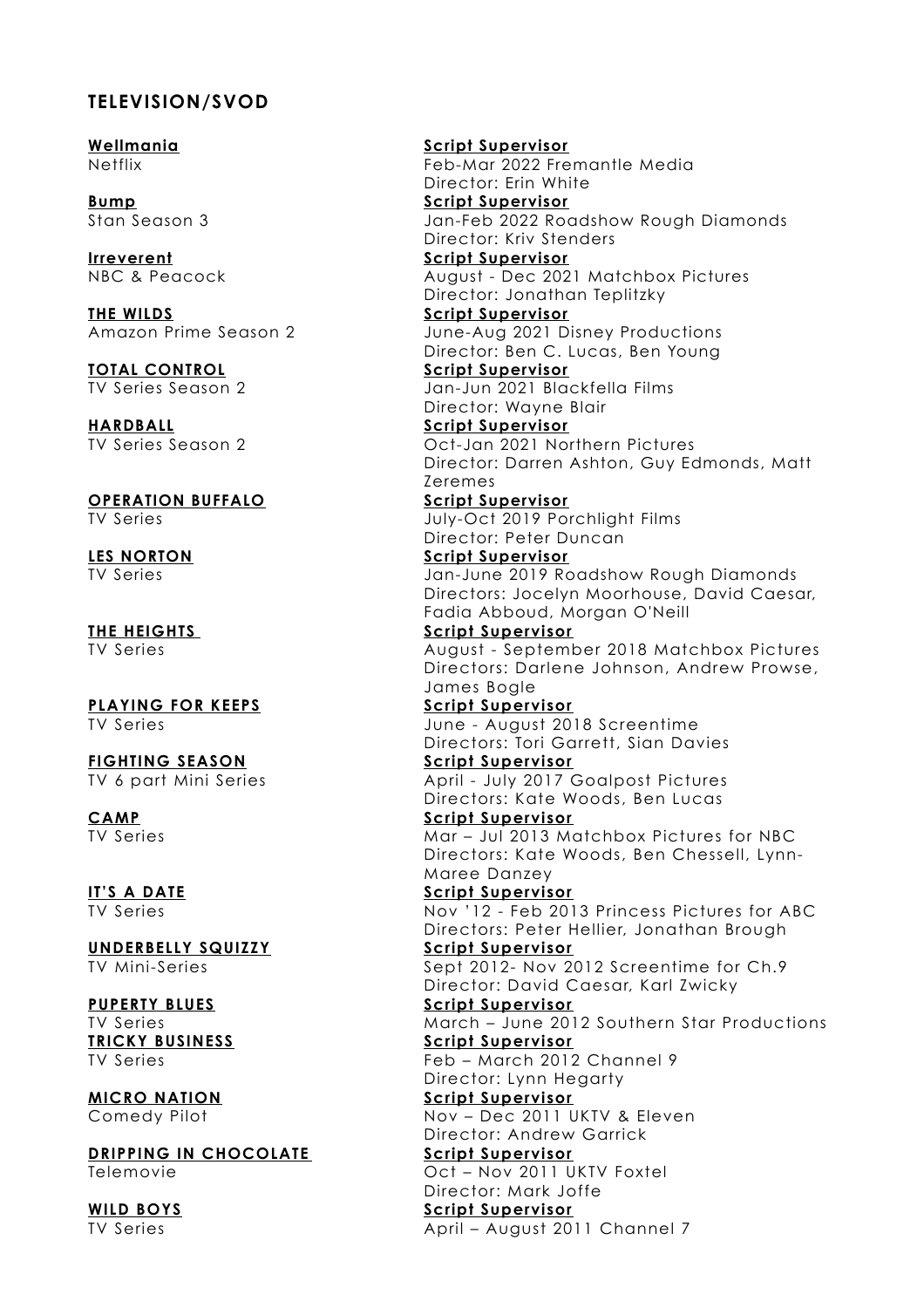# **WHITE COLLAR BLUE 1 & 2 Continuity**

# **WORST BEST FRIENDS Continuity**

# **ALL SAINTS Continuity**

# **HEADSTART Continuity**

**OUTRIDERS Continuity**

Director: Ken Cameron, Mark Joffe **SPIRITED 1 Script Supervisor** TV Series Sept 09 – Jan 2010 Fox 8 Directors: Jonathan Teplitzky, Jessica Hobbs **RESCUE SPECIAL OP Script Supervisor** TV Series Season 1-3 2009-2011 Channel 9 Directors: Geoff Bennett, Garth Maxwell, Ian Barry, Arnie Custo, Ian Watson, Jeremy Sims, Ben Chessell, Catriona McKenzie. **BLACK JACK** Script Supervisor Telemovie Jan - Feb 2006 Channel 10 Director: Kate Woods **FIREFLIES Script Supervisor** TV Series Oct 2003 - April 2004 ABC Network Directors: David Caesar, Jessica Hobbs, Geoff Bennett, Shawn Seeth

TV Series June 2002 - July 2003 Knapman Wyld Television & Network Ten Australia Directors: Ian Watson, Ken Cameron, Daniel Nettheim, Brendan Maher, Lynn Hegarty, Roger Hodgeman

TV Series **Mar - May '02 Cox-Knight Productions** Director: Kate Woods, Steve Jodrell

TV Series Oct - Jan '02 Channel 7 Director: Peter Fisk, Julian Pringle, Tina Butler

TV Series Block 20 Sept - Oct '01 for Ben Gannon Television & ABC

Director: Jessica Hobbs

TV Series October '00 to March '01 for Southern Star & Kinderkanal Germany

### **THE FARM Script Supervisor**

Mini Series **April - June 2000 for ABC Sydney** Director: Kate Woods

### **1ST ASSISTANT DIRECTOR BERLIN 2004-2009, incl. UK & SOUTH AFRICA UK: ROSAMUNDE PILCHER 1st Assistant Director "Aus Liebe und Leidenschaft"** Juli-Aug 2007 ZDF Germany Movie of the week **Director:** Karl Kases

**BERLIN: WEGE ZUM GLÜCK 1st Assistant Director**

### **VERLIEBT IN BERLIN 1st Assistant Director**

### **JULIA-WEGE ZUM GLÜCK 1st Assistant Director**

250 Episodes Telenovela Nov- Mar 2007 ZDF Germany Directors: Various

Telenovela Sept-Nov 2006 Sat.1 Germany Directors: Micaela Zschieschow, Sabine Landgraeber

250 Episodes Telenovela Aug-Dec 2005 ZDF Germany Directors: Various